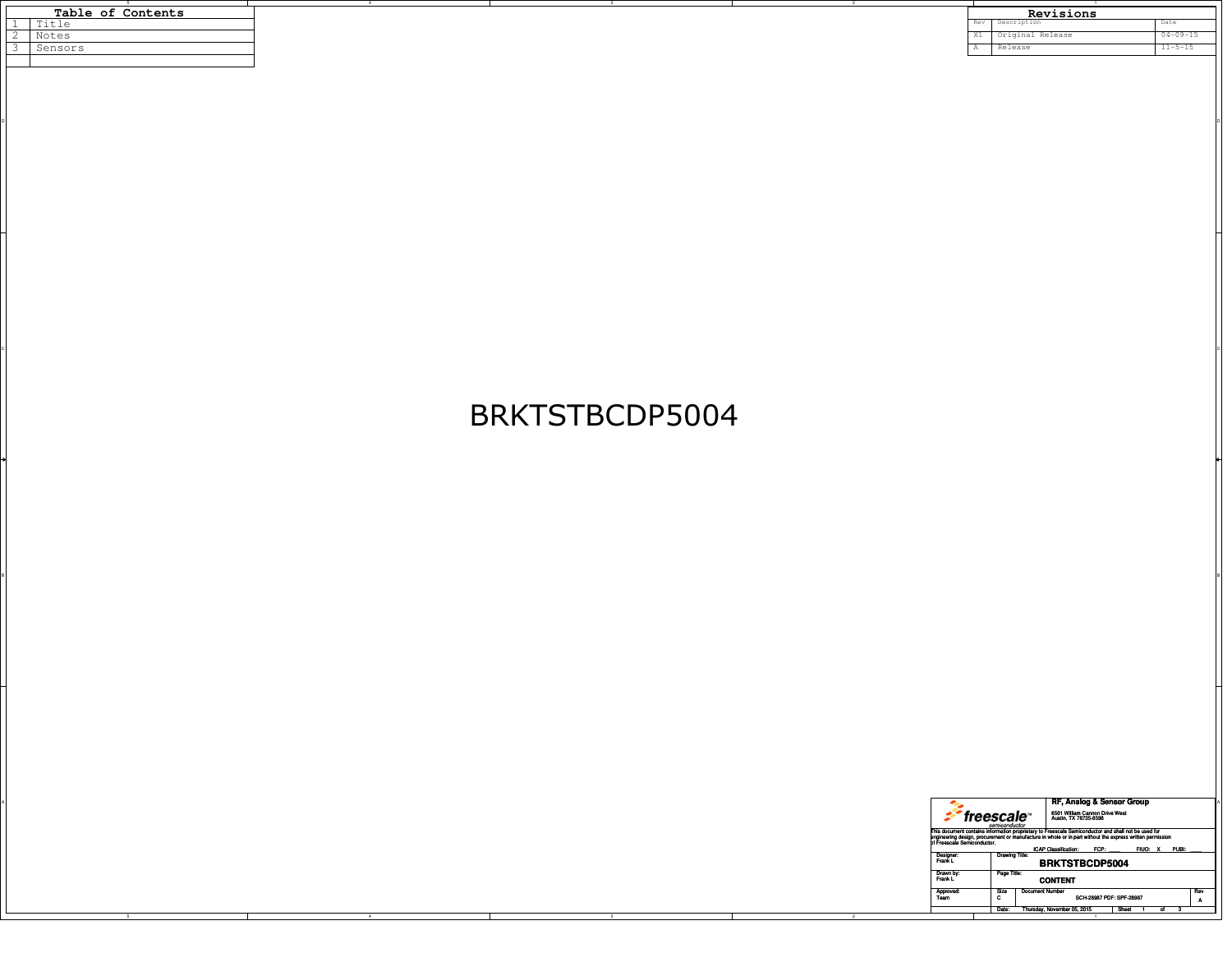1. Unless Otherwise Specified:

 All resistors are in ohms, most are 1%, 1/10 Watt. Otherwise are 5%, 1/8 Watt.All capacitors are in uF, some are 10% or 20%All voltages are DC

 $\circ$ 

BI<br>Bi

All polarized capacitors are tantalum

2. Interrupted lines coded with the same letter or letter combinations are electrically connected.

 $\int_{\text{a}}^{\infty}$  3. Device type number is for reference only. The number  $\int_{\text{a}}^{\infty}$  varies with the manufacturer.

4. Special signal usage: \_B Denotes - Active-Low Signal<> or [] Denotes - Vectored Signals

5. Interpret diagram in accordance with American National Standards Institute specifications, current revision, with the exception of logic block symbology.

| freescale <sup>®</sup>                                                                          |
|-------------------------------------------------------------------------------------------------|
| FCP:<br>FIUO: X PUBI:<br><b>ICAP Classification:</b><br>Drawing Title:<br><b>BRKTSTBCDP5004</b> |
| Page Title:<br><b>NOTES</b>                                                                     |
| Size   Document Number<br>: Rev<br>SCH-28987 PDF: SPF-28987                                     |
| Date: Thursday, November 05, 2015<br><b>Sheet</b>                                               |